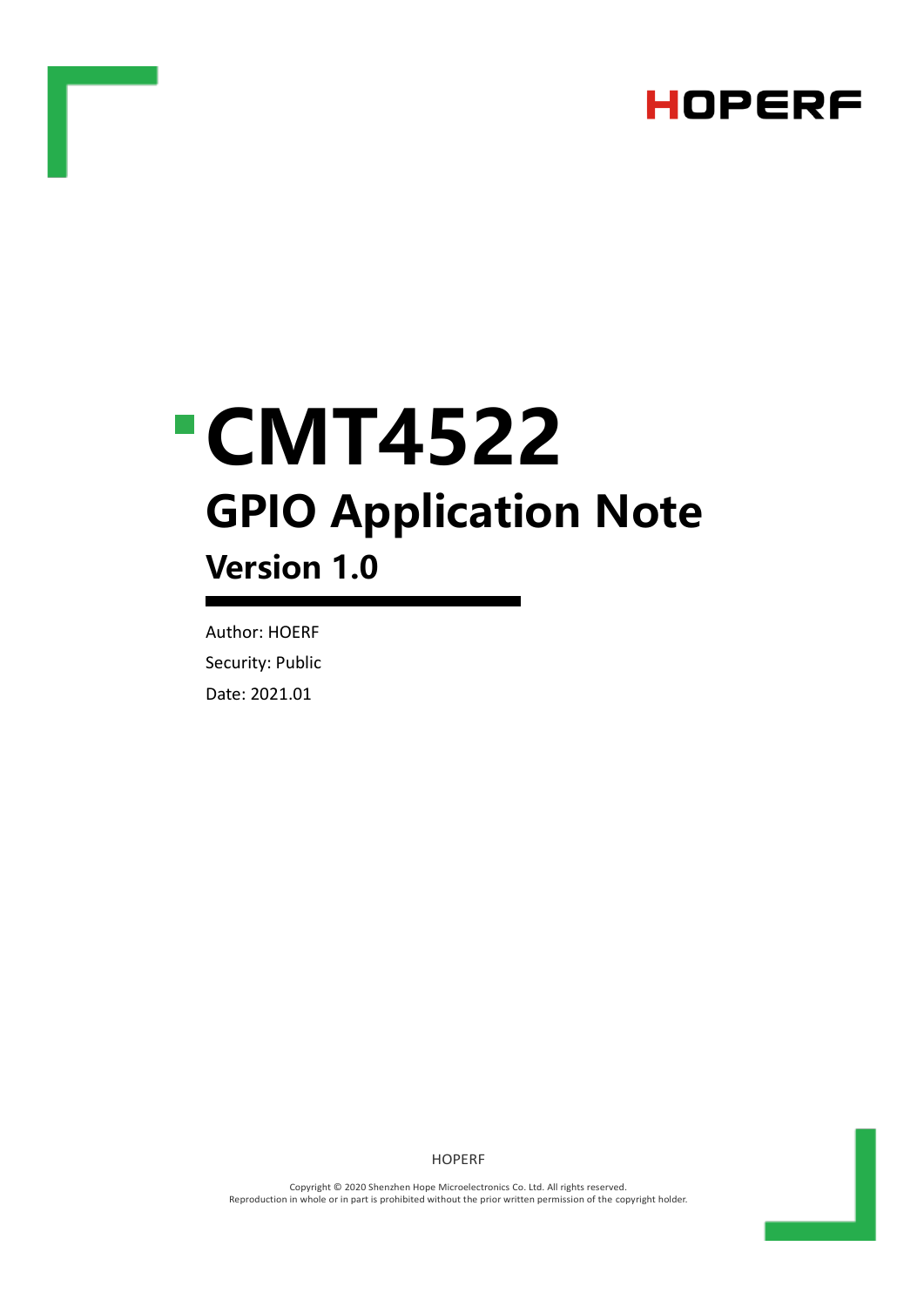

### **Revision History**

| <b>Revision</b> | <b>Author</b> | <b>Date</b> | <b>Description</b>        |
|-----------------|---------------|-------------|---------------------------|
| V1.0            |               | 2021.01.25  | This document is used for |
|                 |               |             | 4520/4550/4522/4552.      |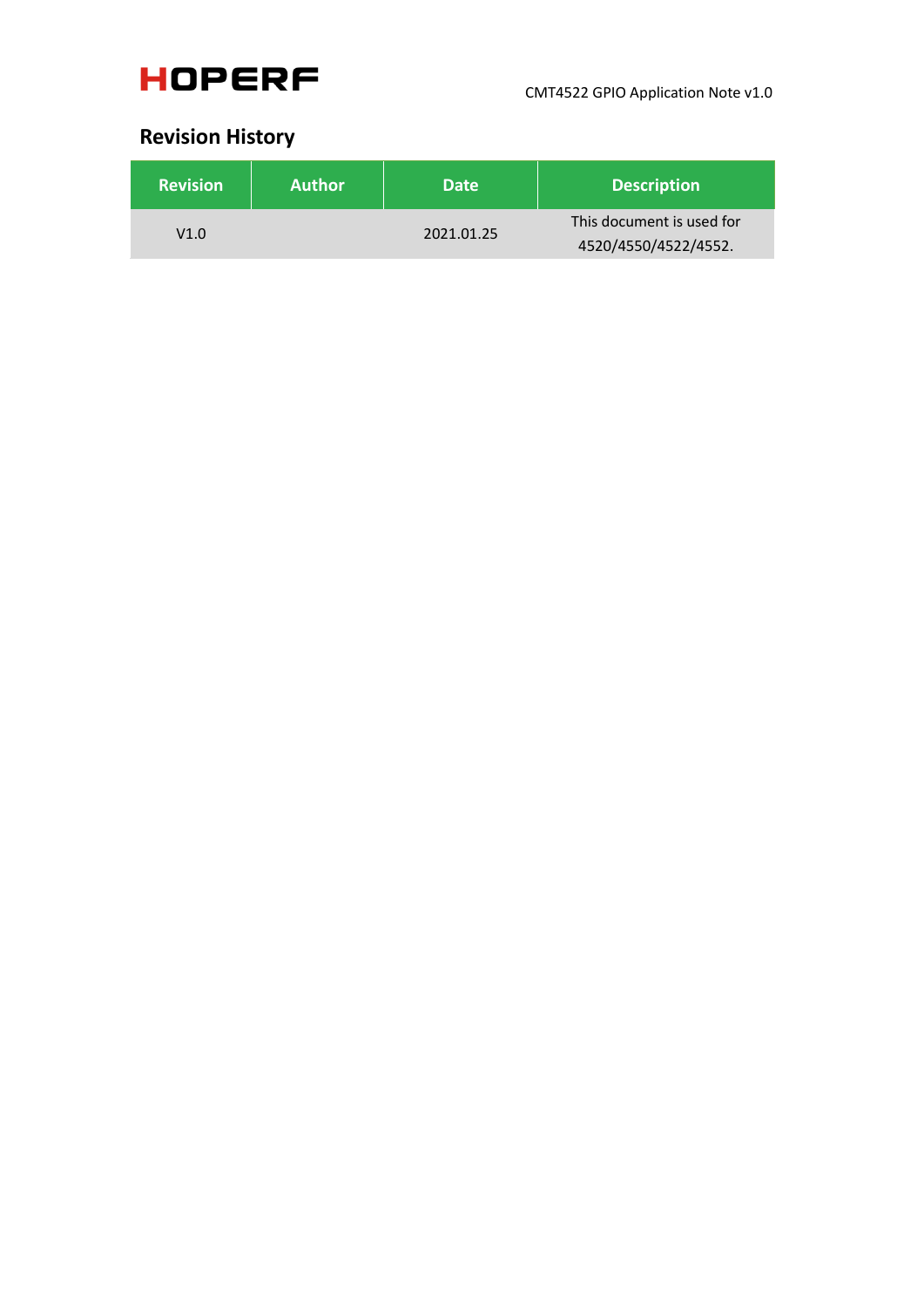# 目录

| 1              |     |  |  |
|----------------|-----|--|--|
|                |     |  |  |
|                |     |  |  |
|                |     |  |  |
|                |     |  |  |
|                |     |  |  |
|                |     |  |  |
|                |     |  |  |
|                |     |  |  |
|                |     |  |  |
|                |     |  |  |
|                |     |  |  |
|                |     |  |  |
|                |     |  |  |
|                |     |  |  |
| $\overline{2}$ |     |  |  |
|                | 2.1 |  |  |
|                | 2.2 |  |  |
|                | 2.3 |  |  |
|                | 2.4 |  |  |
|                | 2.5 |  |  |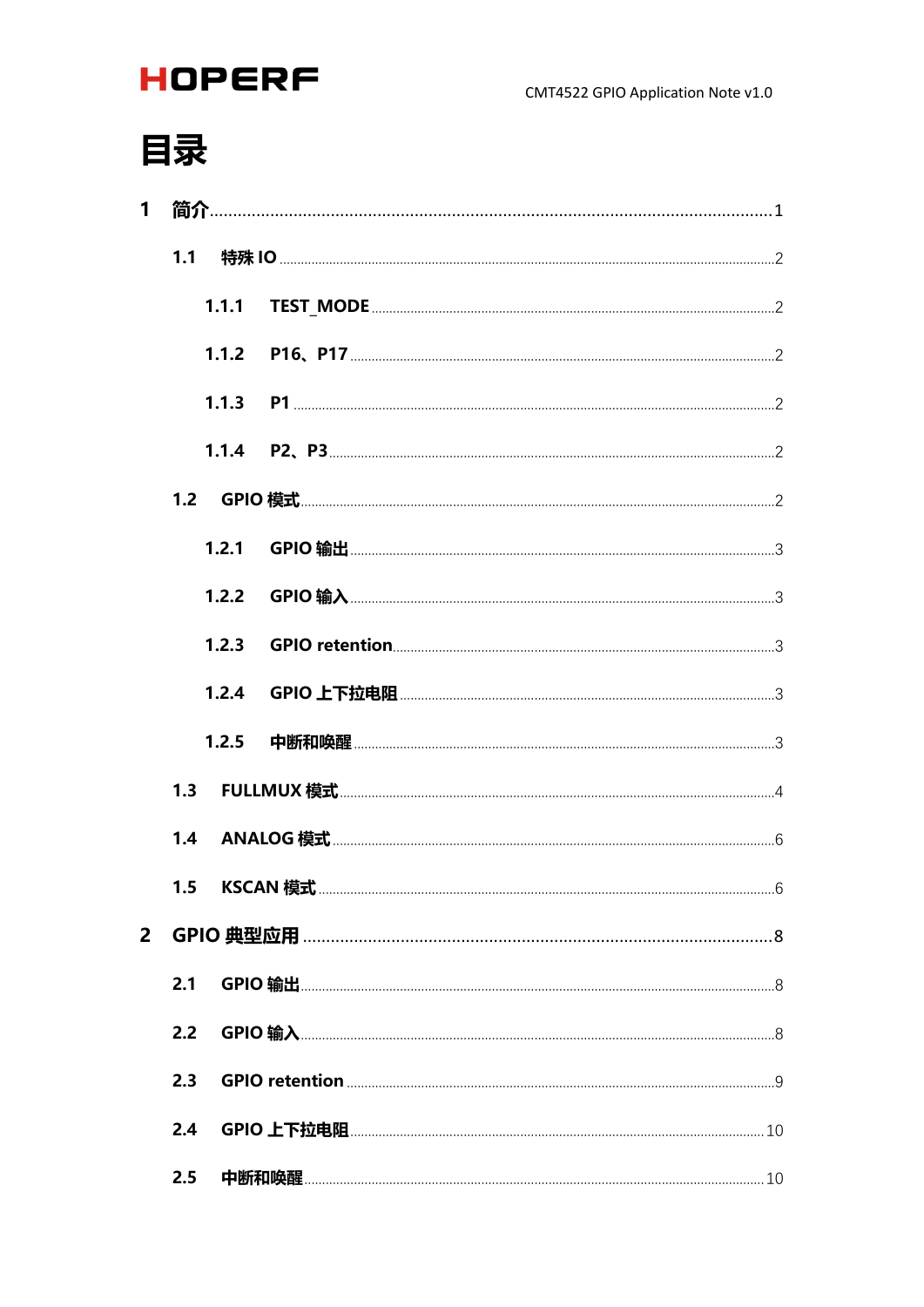#### CMT4522 GPIO Application Note v1.0

# 图表目录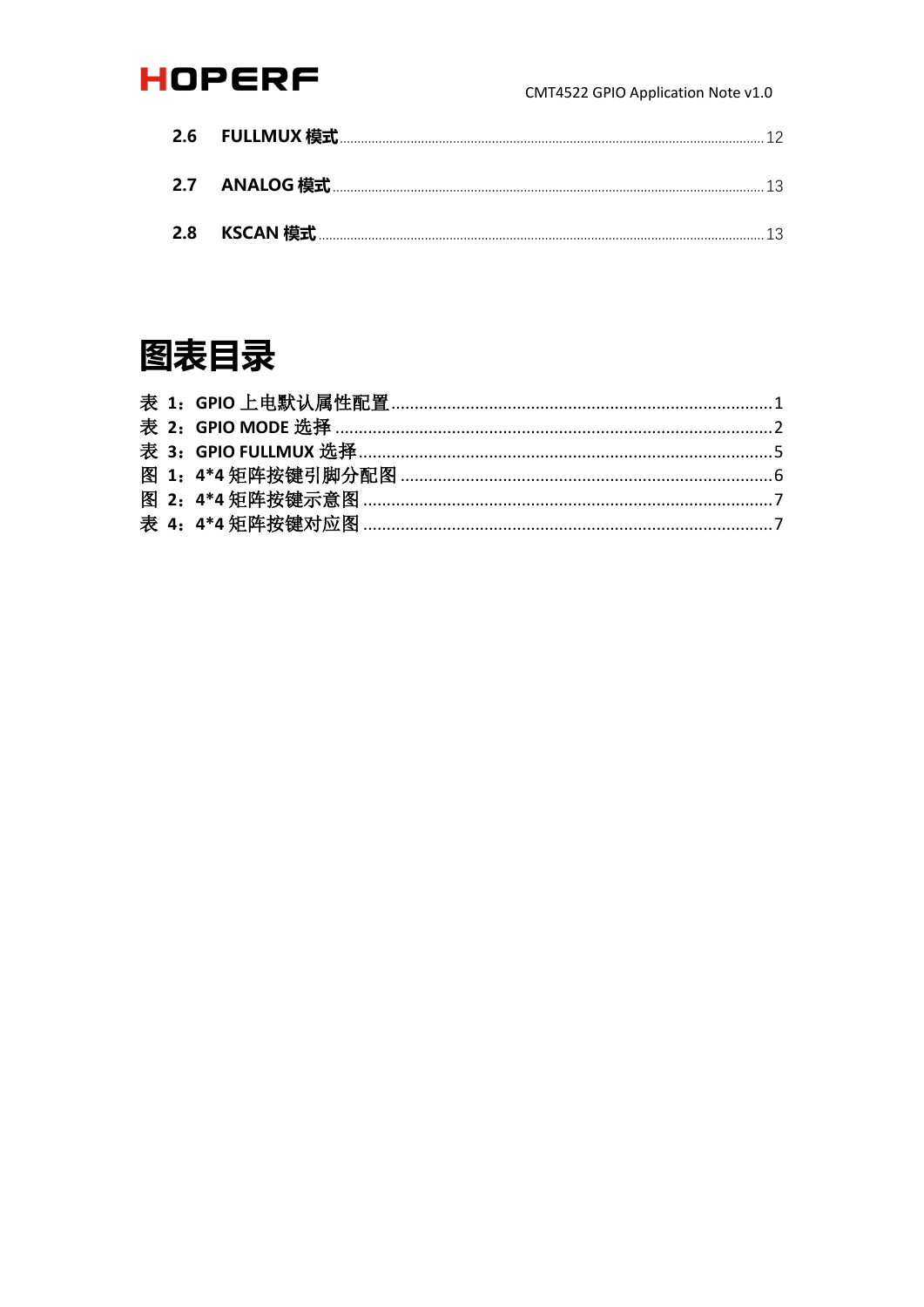### <span id="page-4-0"></span>**1 简介**

GPIO, 全称 General-Purpose Input/Output(通用输入输出), 是一种软件运行期间能够动态 配置和控制的通用引脚。

不同型号的芯片支持的 GPIO 数量有差异。

以 QFN32 为例, GPIO 上电默认属性如下表:

| QFN32           | <b>Default</b><br>mode | <b>Default</b><br>IN_OUT | IRQ/<br><b>Wakeup</b>      | <b>FULLMUX</b>            | <b>ANA</b>                 | <b>KSCAN</b> |
|-----------------|------------------------|--------------------------|----------------------------|---------------------------|----------------------------|--------------|
| <b>P00</b>      | <b>GPIO</b>            | ${\sf IN}$               | $\checkmark$               | $\sqrt{\phantom{a}}$      |                            | $mk_in[0]$   |
| P01             | <b>GPIO</b>            | ${\sf IN}$               | $\sqrt{\phantom{a}}$       |                           |                            | mk_out[0]    |
| P02             | SWD_IO                 | OUT                      | $\boldsymbol{\mathcal{N}}$ | $\boldsymbol{\checkmark}$ |                            | $mk_in[1]$   |
| P03             | SWD_CLK                | ${\sf IN}$               | $\boldsymbol{\mathcal{J}}$ | $\sqrt{ }$                |                            | mk_out[1]    |
| <b>P07</b>      | <b>GPIO</b>            | IN                       | $\checkmark$               | $\blacklozenge$           |                            | $mk_in[10]$  |
| TEST_MODE       |                        |                          |                            |                           |                            |              |
| P09             | <b>GPIO</b>            | $\sf IN$                 | $\boldsymbol{\checkmark}$  | $\blacklozenge$           |                            | mk_out[4]    |
| P10             | <b>GPIO</b>            | IN                       | $\sqrt{ }$                 | $\sqrt{ }$                |                            | $mk_in[4]$   |
| P11             | <b>GPIO</b>            | IN                       | $\checkmark$               | $\checkmark$              | $\boldsymbol{\checkmark}$  | mk_out[11]   |
| P14             | <b>GPIO</b>            | $\sf IN$                 | $\checkmark$               | $\sqrt{\phantom{a}}$      | $\boldsymbol{\mathcal{N}}$ | mk_out[2]    |
| P15             | <b>GPIO</b>            | IN                       | $\boldsymbol{\checkmark}$  | $\boldsymbol{\checkmark}$ | $\blacklozenge$            | $mk_in[2]$   |
| P16             | XTALI(ANA)             | ANA                      |                            |                           | $\cal{A}$                  | mk_out[10]   |
| P17             | XTALO(ANA)             | ANA                      |                            |                           | $\checkmark$               | mk_out[9]    |
| P18             | <b>GPIO</b>            | IN                       | $\sqrt{ }$                 | $\sqrt{ }$                | $\boldsymbol{\mathcal{J}}$ | $mk_in[5]$   |
| P20             | <b>GPIO</b>            | IN                       | $\checkmark$               | $\sqrt{\phantom{a}}$      | $\boldsymbol{\checkmark}$  | mk_out[5]    |
| P23             | <b>GPIO</b>            | ${\sf IN}$               | $\boldsymbol{\mathcal{N}}$ | $\sqrt{ }$                | $\boldsymbol{\mathcal{N}}$ | $mk_in[6]$   |
| P24             | <b>GPIO</b>            | IN                       | $\checkmark$               | $\checkmark$              | $\checkmark$               | mk_out[3]    |
| P25             | <b>GPIO</b>            | IN                       | $\boldsymbol{\mathcal{J}}$ | $\blacklozenge$           | $\boldsymbol{\mathcal{N}}$ | $mk_in[3]$   |
| P <sub>26</sub> | <b>GPIO</b>            | IN                       | $\checkmark$               | $\checkmark$              |                            | mk_out[8]    |
| P27             | <b>GPIO</b>            | IN                       | $\boldsymbol{\mathcal{J}}$ | $\sqrt{ }$                |                            | $mk_in[9]$   |
| P31             | <b>GPIO</b>            | IN                       | $\checkmark$               | $\checkmark$              |                            | mk_out[7]    |
| P32             | <b>GPIO</b>            | IN                       | $\boldsymbol{\mathcal{J}}$ | $\sqrt{ }$                |                            | $mk_in[7]$   |
| P33             | <b>GPIO</b>            | IN                       | $\checkmark$               | $\checkmark$              |                            | mk_out[6]    |
| P34             | <b>GPIO</b>            | ${\sf IN}$               | $\boldsymbol{\mathcal{N}}$ | $\blacktriangleleft$      |                            | $mk_in[8]$   |

<span id="page-4-1"></span>表 **1**:**GPIO** 上电默认属性配置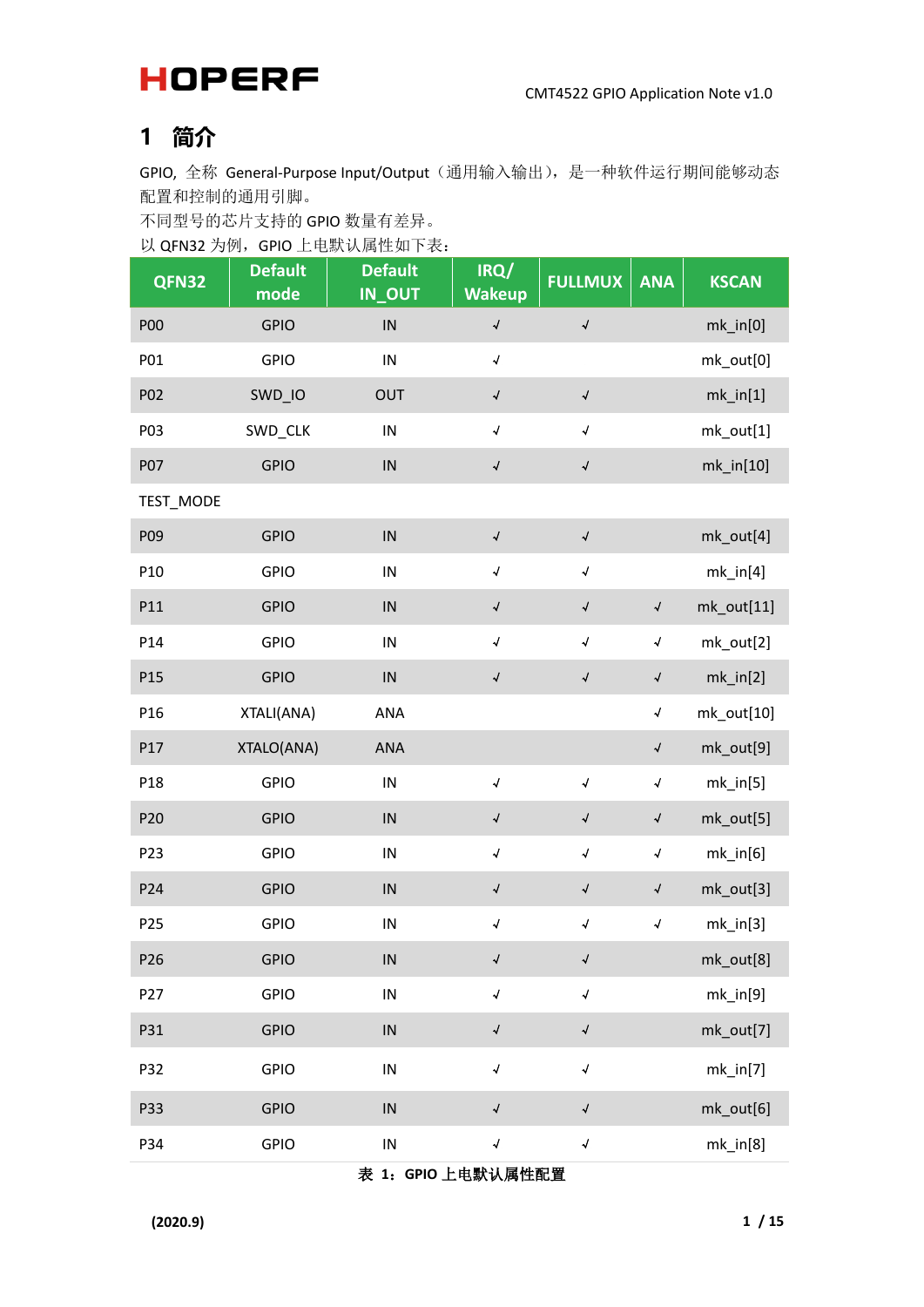### <span id="page-5-0"></span>**1.1 特殊 IO**

#### <span id="page-5-1"></span>**1.1.1 TEST\_MODE**

TEST\_MODE 有特殊用途, 和 P24、P25 一起配置芯片所处状态。

因此,应用代码中不能使用 TEST\_MODE, 另外硬件电路上 TEST\_MODE、P24、P25 需要支持 的组合有{0,\*,\*}和{1,0,0},前者芯片处于 Normal Mode 可运行程序,后者芯片处于 Program Mode 可烧录程序。

| <b>TEST_MODE</b> | <b>P24</b> | <b>P25</b> | <b>MODE</b>                 |
|------------------|------------|------------|-----------------------------|
| $\Omega$         | $\ast$     | $\ast$     | Normal Mode<br>Program Mode |
| 1                | ი          | ი          | Program Mode                |
| 1                |            |            | Scan Mode                   |
| 1                |            | Ω          | <b>Bist Mode</b>            |

表 **2**:**GPIO MODE** 选择

<span id="page-5-6"></span>Program Mode 有两种方式可以进入:

- TEST MODE=0, CMOSTEK 需先运行在单线烧录阶段(UDLL48)或双线烧录阶段(UXTDWU), 握手成功后芯片切换到 Program Mode。
- TEST\_MODE=1、P24=0、P25=0。芯片复位后检测到上述电平后进入 Program Mode。

### <span id="page-5-2"></span>**1.1.2 P16、P17**

P16、P17 默认做模拟口,接晶振、电容组成振荡电路,其中 P16 为 XTALI, P17 为 XTALO。 目前,应用代码不能使用 P16、P17 做其他用途。即使系统中采用 RC 32K, P16、P17 也 不可作其他用途。

以后 P16、P17 会支持其他功能, 比如 GPIO、IOMUX 等, 到时文档会更新。

#### <span id="page-5-3"></span>**1.1.3 P1**

P1 不支持 FULLMUX 功能, FULLMUX 是指将 GPIO 复用为其他模块引脚。

#### <span id="page-5-4"></span>**1.1.4 P2、P3**

P2(SDW\_IO)、P3(SDW\_CLK)可以接调试器,接调试器调试程序时,这两个 IO 口的非调试 功能会受影响。

因此使用 P2、P3 时, 硬件不要接调试器。

### <span id="page-5-5"></span>**1.2 GPIO 模式**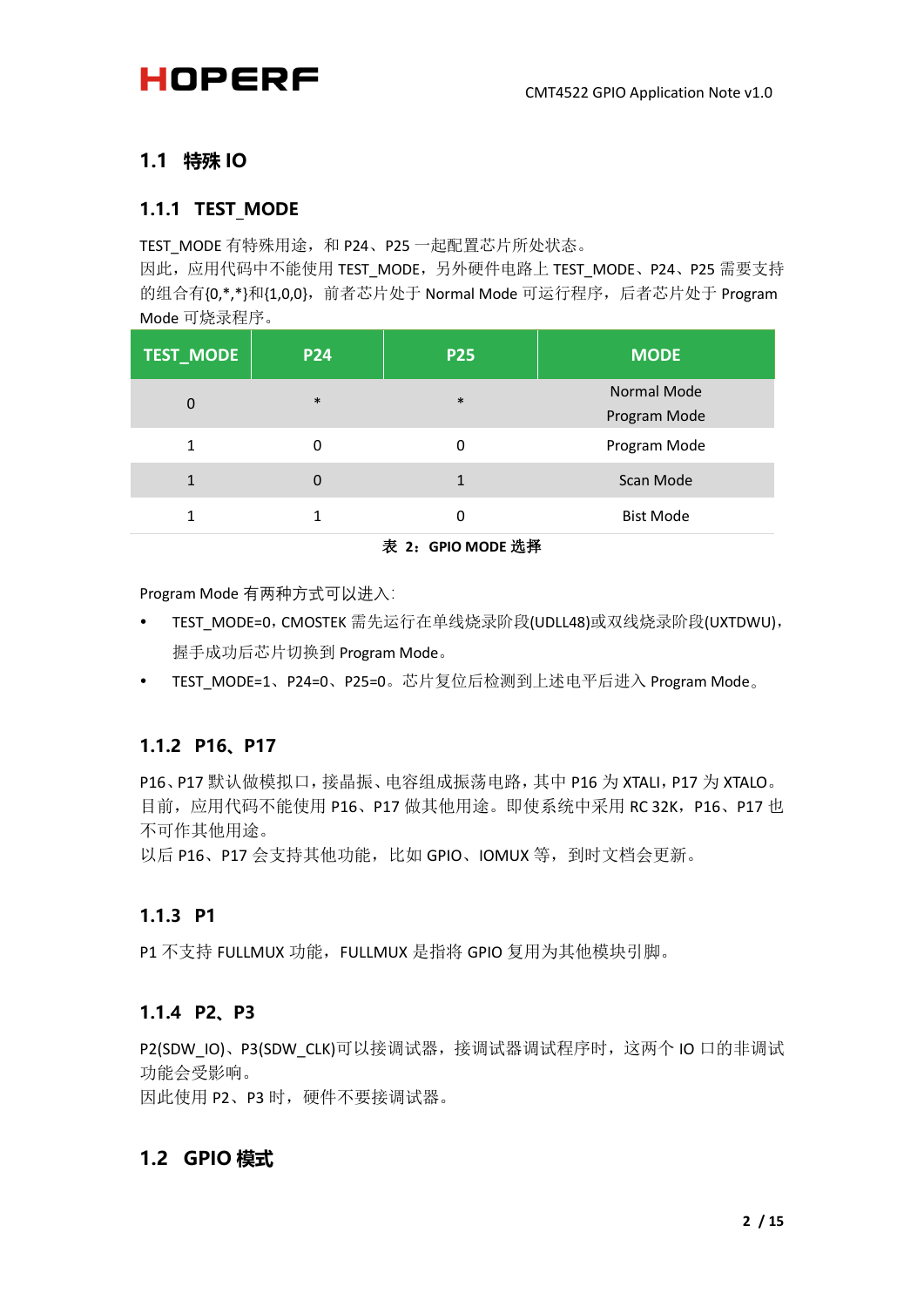GPIO 模式是最常用的模式,可配置为输出并输 出高低电平,可以配置为输入读取外部的高低电平。 当配置为输入时,支持中断和唤醒。

#### <span id="page-6-0"></span>**1.2.1 GPIO 输出**

配置相应 GPIO 方向寄存器为输出, 向输出寄存器写 1 或 0,即可输出高或低电平。

#### <span id="page-6-1"></span>**1.2.2 GPIO 输入**

配置相应 GPIO 方向寄存器为输入,读取输入寄存器的值,即可获取当前 GPIO 的电平状态。 如使用中断,需要打开 GPIO 中断使能功能,并配置中断产生条件。 如使用唤醒,需要打开 GPIO 唤醒使能功能,并配置唤醒产生条件。

#### <span id="page-6-2"></span>**1.2.3 GPIO retention**

当 GPIO 做输出时, 可配置 retention 功能。retention 默认是关闭的。 retention 打开时,系统休眠时, GPIO 的输出特性和输出值保持不表。retention 关闭时, 系 统休眠时,GPIO 会恢复默认输入态。

如果没有 retention,系统休眠后,引脚外部电路的高低状态保持是根据引脚的输入态加上下 拉电阻来实现的,此时驱动能力较弱。retention 就是为了增加驱动能力新增的功能。

比如, P00 运行时配置为 GPIO 输出且输出 1, 如系统讲入休眠时候, 该 GPIO 会变为输入态, 此时不会输出 1。如果想让该 GPIO 在休眠时也保持输出 1 这种状态, 那么需要在休眠前配 置该 GPIO 的 retention 功能。

#### <span id="page-6-3"></span>**1.2.4 GPIO 上下拉电阻**

每个 GPIO 支持四种上下拉电阻配置:

- 浮空:高阻态。
- 强上拉:上拉到 AVDD33,高电平,驱动电流大。上拉电阻 150kΩ 欧姆。
- 弱上拉:上拉到 AVDD33,高电平,驱动电流小。上拉电阻 1MΩ 欧姆。
- 下拉:下拉到地,低电平,下拉电阻 150kΩ 欧姆。

上下拉电阻硬件默认值:

- P03、P24、P25: 下拉。
- 其他 GPIO:浮空。

#### <span id="page-6-4"></span>**1.2.5 中断和唤醒**

除 TEST MODE、P16、P17 之外的所有 GPIO 支持中断和唤醒。 中断支持电平触发和边沿触发,唤醒支持边沿触发。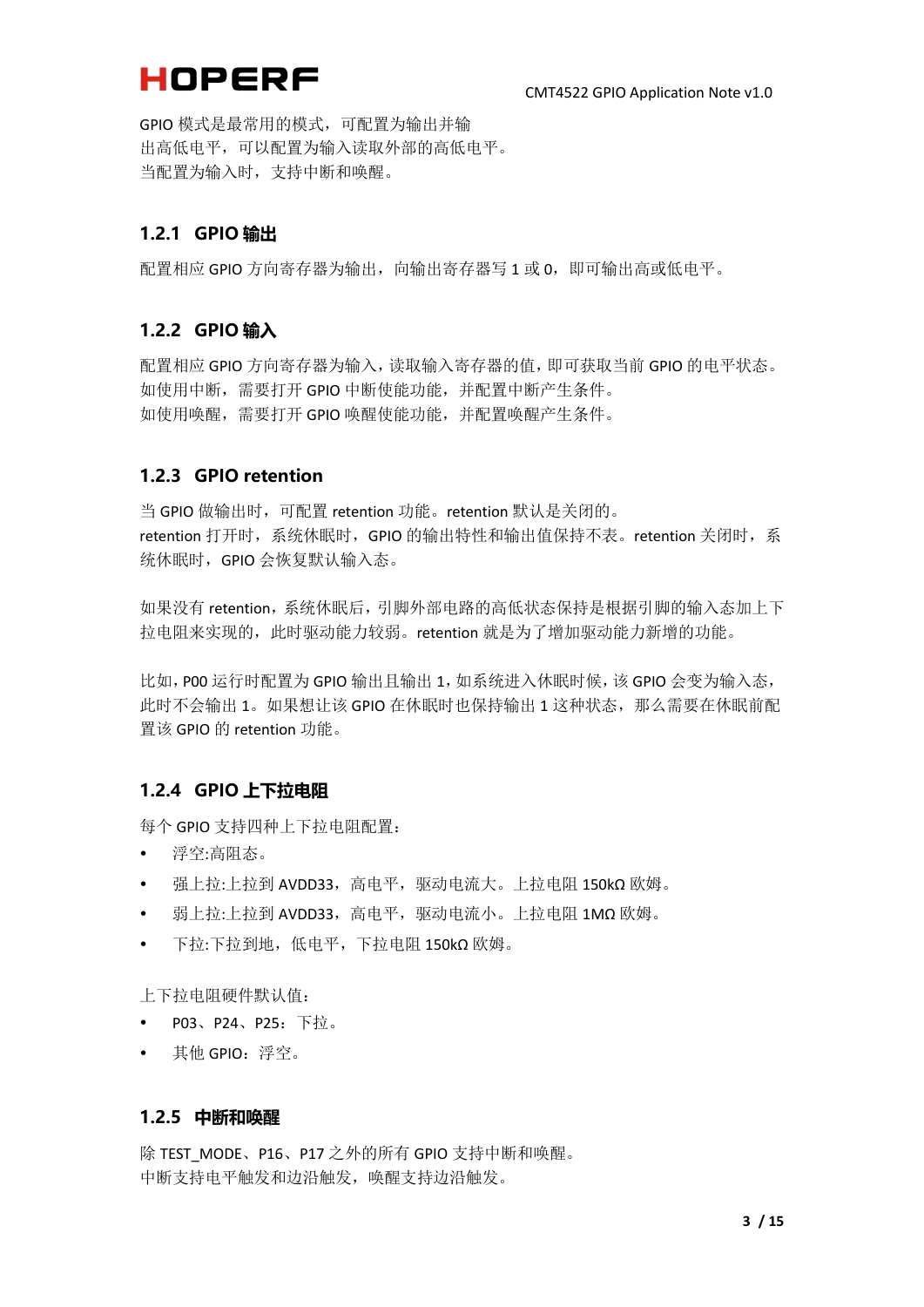注意事项:GPIO 做唤醒源使用时,必须配置该 引脚的内部上拉电阻或下拉电阻,不能是高阻态。

#### <span id="page-7-0"></span>**1.3 FULLMUX 模式**

除 TEST\_MODE、P16、P17、P1 之外的其他 GPIO 都支持 GPIO FULLMUX 功能, 可根据应用 GPIO 配置为 UART, I2C、PWM 等功能。

比如, 在烧录模式下, UART 用到的就是 P9(TX), P10(RX)。这里的 P9、P10 就是 GPIO FULLMUX 功能。在应用程序中,我们可以将其他 GPIO 复用为 UART 功能,也可以将 P9、P10 复用为 PWM 等其他功能。GPIO 和复用关系可以灵活配置的。

| $\overline{\phantom{a}}$ . OLLIVION HULL H $\overline{\phantom{a}}$ ou $\overline{\phantom{a}}$ |                      |                            |
|-------------------------------------------------------------------------------------------------|----------------------|----------------------------|
| <b>FULLMUX define</b>                                                                           | <b>FULLMUX value</b> | <b>FULLMUX description</b> |
| FMUX_IICO_SCL                                                                                   | $\mathbf 0$          | 12C0 时钟引脚                  |
| FMUX_IICO_SDA                                                                                   | $\mathbf{1}$         | 12C0 数据引脚                  |
| FMUX_IIC1_SCL                                                                                   | $\mathbf 2$          | 12C1 时钟引脚                  |
| FMUX_IIC1_SDA                                                                                   | 3                    | 12C1 数据引脚                  |
| FMUX_UARTO_TX                                                                                   | $\pmb{4}$            | UARTO 发送引脚                 |
| FMUX_UARTO_RX                                                                                   | 5                    | UARTO 接收引脚                 |
| FMUX_RF_RX_EN                                                                                   | 6                    | RF 接收功能调试引脚                |
| FMUX_RF_TX_EN                                                                                   | $\overline{7}$       | RF 发送功能调试引脚                |
| FMUX_UART1_TX                                                                                   | 8                    | UART1 发送引脚                 |
| FMUX_UART1_RX                                                                                   | 9                    | UART1 接收引脚                 |
| FMUX PWM0                                                                                       | 10                   | PWM 通道 0                   |
| FMUX_PWM1                                                                                       | 11                   | PWM 通道 1                   |
| FMUX_PWM2                                                                                       | 12                   | PWM 通道 2                   |
| FMUX_PWM3                                                                                       | 13                   | PWM 通道 3                   |
| FMUX_PWM4                                                                                       | 14                   | PWM 通道 4                   |
| FMUX_PWM5                                                                                       | 15                   | PWM 通道 5                   |
| FMUX_SPI_0_SCK                                                                                  | 16                   | SPIO 时钟引脚                  |
| FMUX_SPI_0_SSN                                                                                  | 17                   | SPIO 片选引脚                  |
| FMUX_SPI_0_TX                                                                                   | 18                   | SPIO 发送引脚                  |
| FMUX SPI 0 RX                                                                                   | 19                   | SPIO 接收引脚                  |

FULLMUX 配置含义说明: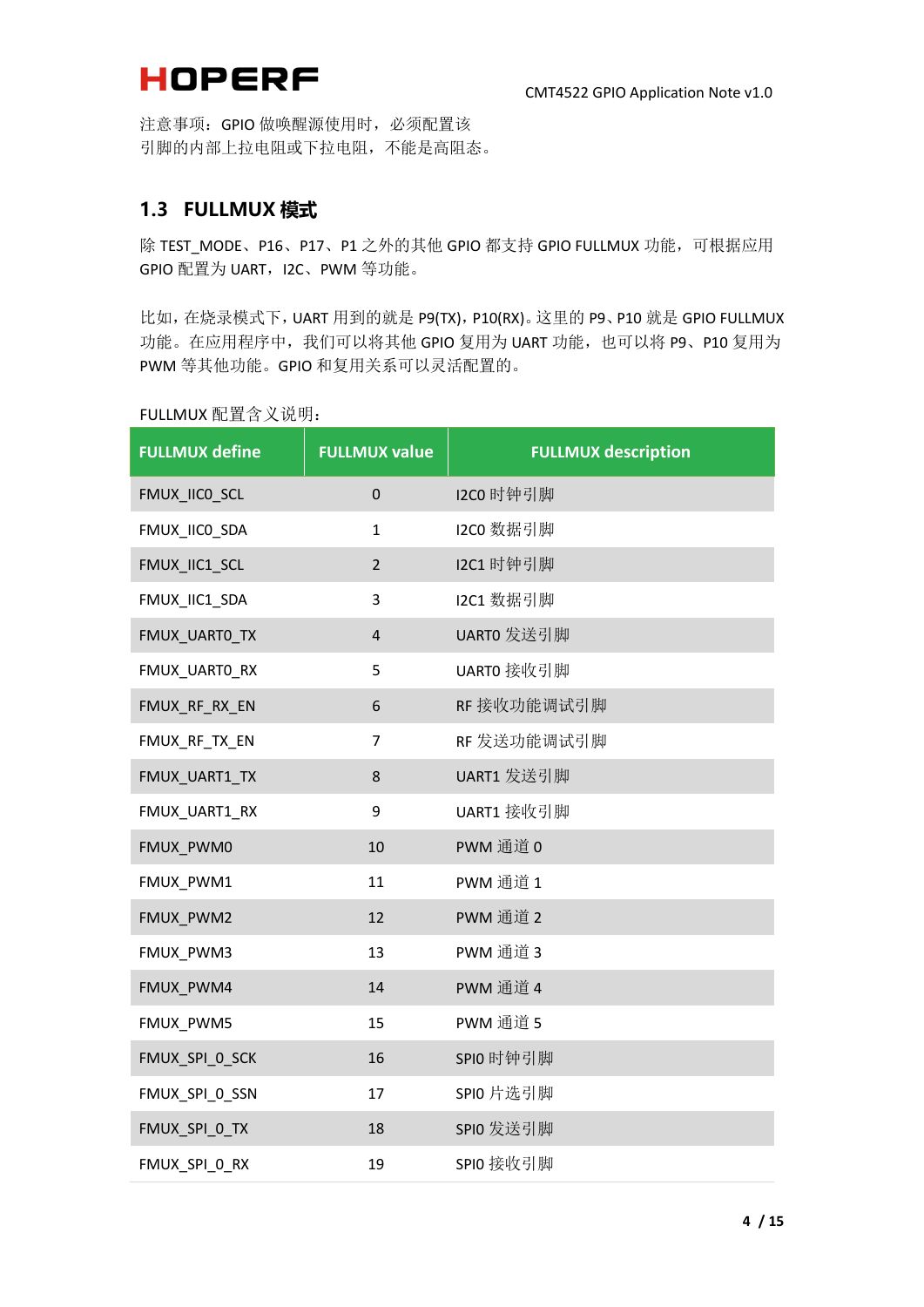CMT4522 GPIO Application Note v1.0

| FMUX_SPI_0_SCK | 20 | SPI1 时钟引脚     |
|----------------|----|---------------|
| FMUX_SPI_1_SSN | 21 | SPI1 片选引脚     |
| FMUX_SPI_1_TX  | 22 | SPI1 发送引脚     |
| FMUX_SPI_1_RX  | 23 | SPI1 接收引脚     |
| FMUX_CHAX      | 24 | 旋转编码器 CHAX 引脚 |
| FMUX_CHBX      | 25 | 旋转编码器 CHBX 引脚 |
| FMUX_CHIX      | 26 | 旋转编码器 CHIX 引脚 |
| FMUX CHAY      | 27 | 旋转编码器 CHAY 引脚 |
| FMUX_CHBY      | 28 | 旋转编码器 CHBY 引脚 |
| FMUX CHIY      | 29 | 旋转编码器 CHIY 引脚 |
| FMUX_CHAZ      | 30 | 旋转编码器 CHAZ 引脚 |
| FMUX_CHBZ      | 31 | 旋转编码器 CHBZ 引脚 |
| FMUX_CHIZ      | 32 | 旋转编码器 CHIZ 引脚 |
| FMUX_CLK1P28M  | 33 | DMIC 时钟引脚     |
| FMUX_ADCC      | 34 | DMIC 数据引脚     |
| FMUX_ANT_SEL_0 | 35 | 天线选择 0, 定位用   |
| FMUX_ANT_SEL_1 | 36 | 天线选择 1, 定位用   |
| FMUX_ANT_SEL_2 | 37 | 天线选择 2, 定位用   |

<span id="page-8-0"></span>表 **3**:**GPIO FULLMUX** 选择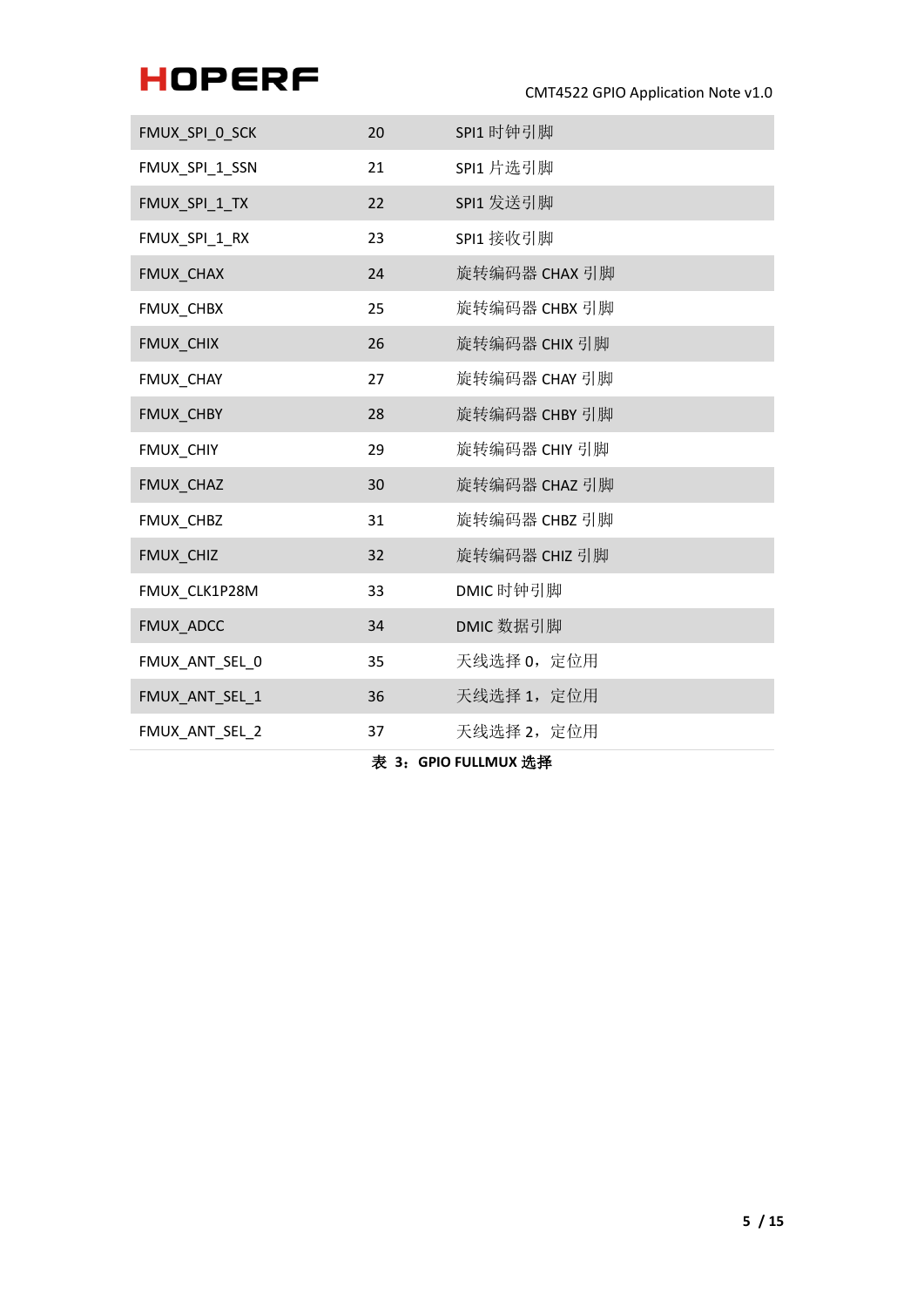### <span id="page-9-0"></span>**1.4 ANALOG 模式**

只有 P11、P14、P15、P16、P17、P18、P20、P23、P24、P25 支持模拟功能。

- 32.768K 晶振振荡电路:P16、P17 接电容、32.768K 晶振组成振荡电路,P16、P17 不能 做其他用途。
- VOICE: VOICE 支持 DMIC 和 AMIC。当使用 AMIC 电路时, 用到的引脚有 P18(pga+)、 P20(pga-)、P15(micphone bias)、P23(micphone bias reference voltage), 其中 P23 是可选 的。
- ADC:采集引脚上的电压, 单端支持的引脚有 P11、P23、P24、P14、P15、P20, 差分支 持的引脚有 P18P25、P23P11、P14P24、P20P15。

### <span id="page-9-1"></span>**1.5 KSCAN 模式**

当键盘中按键数量较多时,为了减少 I/O 口的占用,通常将按键排列成矩阵形式。在矩阵式 键盘中,每条水平线和垂直线在交叉处不直接连通,而是通过一个按键加以连接。

比如:4\*4 矩阵按键支持 16 个按键,比常规按键多出一倍的按键数量。在需要的键数比较 多时,采用矩阵法来做键盘更合理。

CMT45\*\*内置硬件矩阵电路,使用简单,处理高效。

| row              | col              | <b>KSCAN</b>                  | <b>GPIO</b>     |
|------------------|------------------|-------------------------------|-----------------|
| row <sub>0</sub> |                  | $mk_in[0]$                    | P <sub>0</sub>  |
| row1             |                  | $mk_in[1]$<br>P <sub>2</sub>  |                 |
| row <sub>2</sub> |                  | $mk_in[2]$<br>P <sub>15</sub> |                 |
| row <sub>3</sub> |                  | $mk_in[3]$                    | P <sub>25</sub> |
|                  | col <sub>0</sub> | mk_out[0]                     | P1              |
|                  | col1             | $mk_$ out $[1]$               | P <sub>3</sub>  |
|                  | col2             | $mk_$ out $[2]$               | P14             |
|                  | col3             | $mk_$ out $[3]$               | P24             |

#### 比如: 有一 4\*4 矩阵按键, KSCAN 使用的引脚如下:

#### 图 **1**:**4\*4** 矩阵按键引脚分配图

<span id="page-9-2"></span>KSCAN mk\_in、mk\_out 和 GPIO 的对应关系见表 1: GPIO 上电默认属性配置。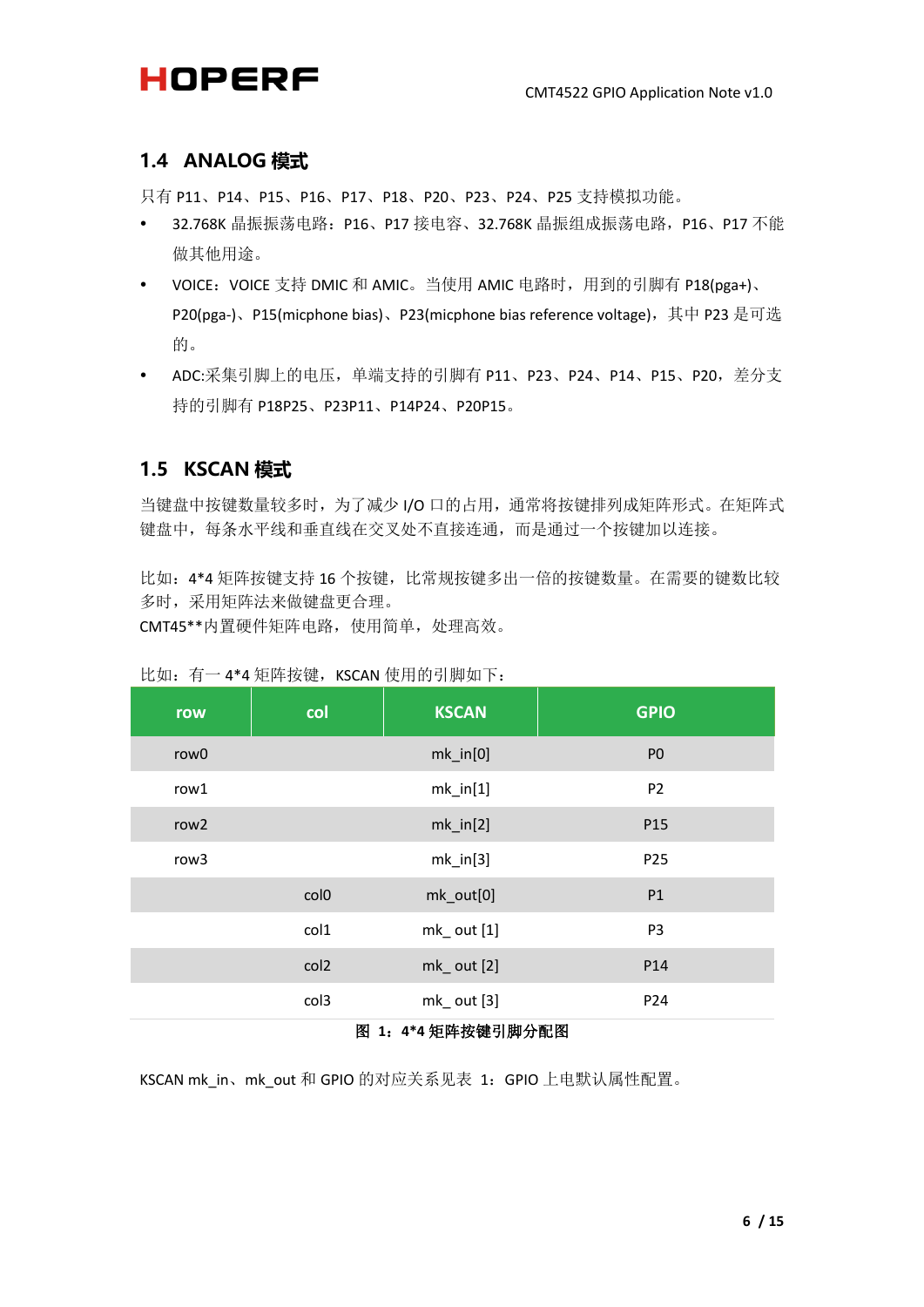#### CMT4522 GPIO Application Note v1.0



#### 图 **2**:**4\*4** 矩阵按键示意图

<span id="page-10-0"></span>

| Key              | Row                     | Col                     |  |
|------------------|-------------------------|-------------------------|--|
| S <sub>1</sub>   | $\pmb{0}$               | $\mathbf 0$             |  |
| S <sub>2</sub>   | $\pmb{0}$               | $\mathbf 1$             |  |
| S <sub>3</sub>   | $\pmb{0}$               | $\overline{2}$          |  |
| S <sub>4</sub>   | $\pmb{0}$               | 3                       |  |
| S <sub>5</sub>   | $\mathbf 1$             | $\pmb{0}$               |  |
| S <sub>6</sub>   | $\mathbf 1$             | $\mathbf 1$             |  |
| <b>S7</b>        | $\mathbf 1$             | $\overline{2}$          |  |
| S8               | $\mathbf 1$             | $\mathbf{3}$            |  |
| $\mathsf{S}9$    | $\overline{2}$          | $\mathbf 0$             |  |
| <b>S10</b>       | $\overline{2}$          | $\mathbf{1}$            |  |
| <b>S11</b>       | $\overline{2}$          | $\overline{2}$          |  |
| <b>S12</b>       | $\overline{2}$          | 3                       |  |
| <b>S13</b>       | $\overline{\mathbf{3}}$ | $\mathbf 0$             |  |
| <b>S14</b>       | $\overline{\mathbf{3}}$ | $\mathbf 1$             |  |
| <b>S15</b>       | $\overline{\mathbf{3}}$ | $\overline{2}$          |  |
| <b>S16</b>       | $\pmb{4}$               | $\overline{\mathbf{3}}$ |  |
| 表 4: 4*4 矩阵按键对应图 |                         |                         |  |

<span id="page-10-1"></span>当 KSCAN 按键时,会产生中断,将按键行列信息 mk\_in[m]和 mk\_out[n]中的 m、n 告知上层。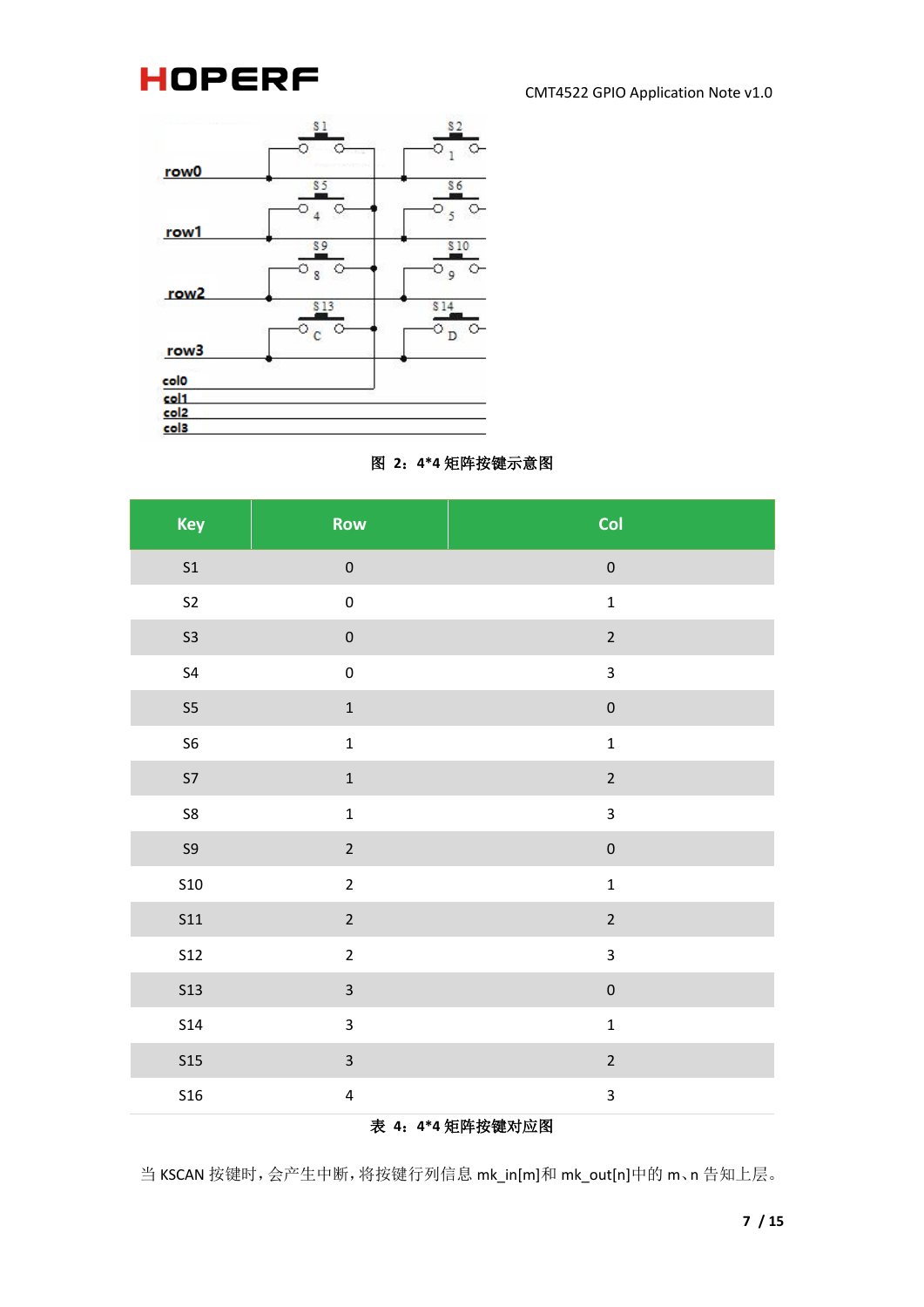### <span id="page-11-0"></span>**2 GPIO 典型应用**

#### <span id="page-11-1"></span>**2.1 GPIO 输出**

配置对应 GPIO 方向寄存器(swporta\_ddr)为输出, 设置输出寄存器(swporta\_dr)为 0 或 1。 驱动有对应的 API,直接调用即可。 比如: 将 PO 设置为输出, 并不停输出 O 和 1。

```
//4520/4550
static void simple_code(void)
{
     int32 t pin = P0;
    gpio_pin_handle_t pin_p = NULL;
    int32_t ret;
     pin p = csi gpio pin initialize(pin, NULL);
     ret = csi_gpio_pin_config_direction(pin_p, GPIO_DIRECTION_OUTPUT);
    while(1)
     {
         csi_gpio_pin_write(pin_p,1);
         csi_gpio_pin_write(pin_p,0);
     }
}
```
#### //4522/4552

```
static void simple_code(void)
{
          gpio_pin_e pin = P0;
          hal_gpio_pin_init(pin,GPIO_OUTPUT);
          while(1)
          {
               hal gpio fast write(pin,1);
               hal gpio fast write(pin,0);
          }
```
### <span id="page-11-2"></span>**2.2 GPIO 输入**

}

配置相应 GPIO 方向寄存器(swporta\_ddr)为输入,读取输入寄存器(swporta\_ddr),即可获取 当前 GPIO 的电平状态。

比如将 P0 配置为输入,并读取当前 GPIO 电平状态。

//4520/4550 static void simple\_code(void) {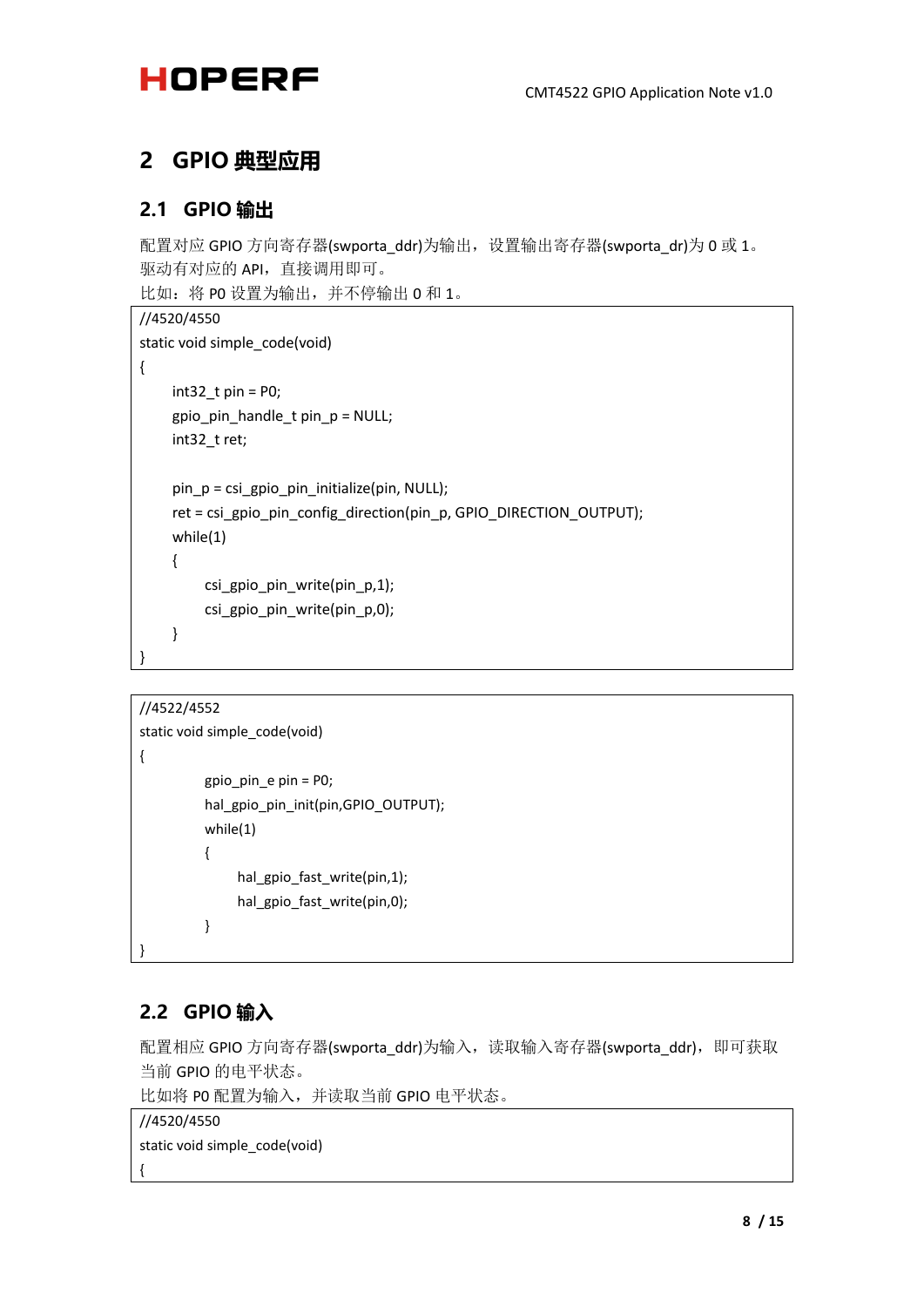$int32$  t pin = P0; gpio pin handle  $t$  pin  $p = NULL$ ; int32\_t ret; bool value; pin  $p = csi$  gpio pin initialize(pin, NULL); ret = csi\_gpio\_pin\_config\_direction(pin\_p, GPIO\_DIRECTION\_INPUT); ret = csi\_gpio\_pin\_read(pin\_p, &value); printf("pin:%d value:%d\n",pin,value);

#### //4522/4552

}

{

}

static void simple\_code(void)

```
gpio_pin_e pin = P0;
bool value;
```
hal\_gpio\_pin\_init(pin,GPIO\_INPUT); value = hal\_gpio\_read(pin); LOG("pin:%d value:%d\n",pin,value);

### <span id="page-12-0"></span>**2.3 GPIO retention**

当 GPIO 配置 GPIO 输出时,当系统休眠后,GPIO 输出信息将会丢失。如果想在系统休眠后, 仍保持 GPIO 输出状态并保持输出的高低电平,需要使用 GPIO retention 功能。 比如:将 P0 设置为输出,并期望当系统休眠时可以保持。

```
//4520/4550
static void simple_code(void)
{
     int32 t pin = P0;
     gpio pin handle t pin p = NULL;
     int32_t ret;
     pin_p = csi_gpio_pin_initialize(pin, NULL);
     ret = csi_gpio_pin_config_direction(pin_p, GPIO_DIRECTION_OUTPUT);
     csi_gpio_pin_write(pin_p,1);
     phy_gpioretention_register(pin); //enable this pin retention
     //phy_gpioretention_unregister(pin);// disable this pin retention
```
}

{

//4522/4552 static void simple\_code(void)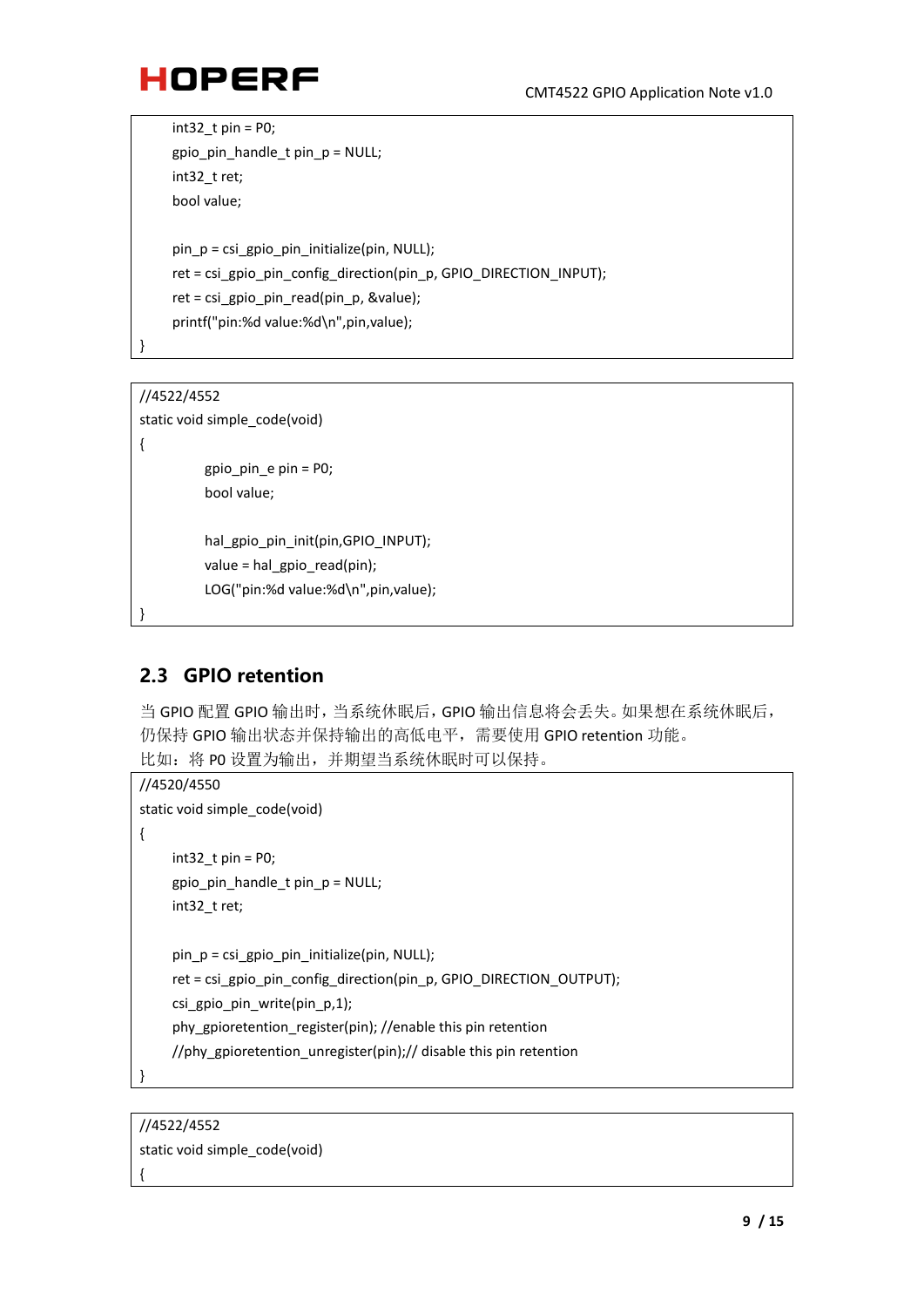gpio\_pin\_e pin = P0;

hal gpioretention register(pin);//enable this pin retention

//hal\_gpioretention\_unregister(pin);//disable this pin retention

hal\_gpio\_write(pin,1);

### <span id="page-13-0"></span>**2.4 GPIO 上下拉电阻**

}

每个 GPIO 支持四种上下拉配置:悬空、强上拉、上拉、下拉。 比如: 将 PO 配置为输入, 配置强上拉, 并读取当前 GPIO 电平状态。

```
//4520/4550
static void simple_code(void)
{
    int32 pin = P0:
    gpio pin handle t pin p = NULL;
    gpio pupd e type = GPIO PULL UP S;
    bool value;
    int32 ret;
    pin p = csi gpio pin initialize(pin, NULL);
    phy_gpio_pull_set(pin,type);
    ret = csi_gpio_pin_config_direction(pin_p, GPIO_DIRECTION_INPUT);
    ret = csi_gpio_pin_read(pin_p, &value);
    printf("pin:%d value:%d\n",pin,value);
}
```
//4522/4552

```
static void simple_code(void)
{
          gpio_pin_e pin = P0;
          volatile bool value;
          hal_gpio_pull_set(pin,GPIO_PULL_UP_S);
          hal_gpio_pin_init(pin,GPIO_INPUT);
          value = hal_gpio_read(pin);
          LOG("pin:%d value:%d\n",pin,value);
}
```
#### <span id="page-13-1"></span>**2.5 中断和唤醒**

使用 GPIO 中断时,需要配置 GPIO 中断产生条件。中断产生后,GPIO 驱动会响应中断并调 用用户配置的回调函数。

使用 GPIO 唤醒时,当系统进入休眠前,根据当前 GPIO 的电平状态设置唤醒系统的条件, 当该条件产生时,系统唤醒并会调用用户配置的回调函数。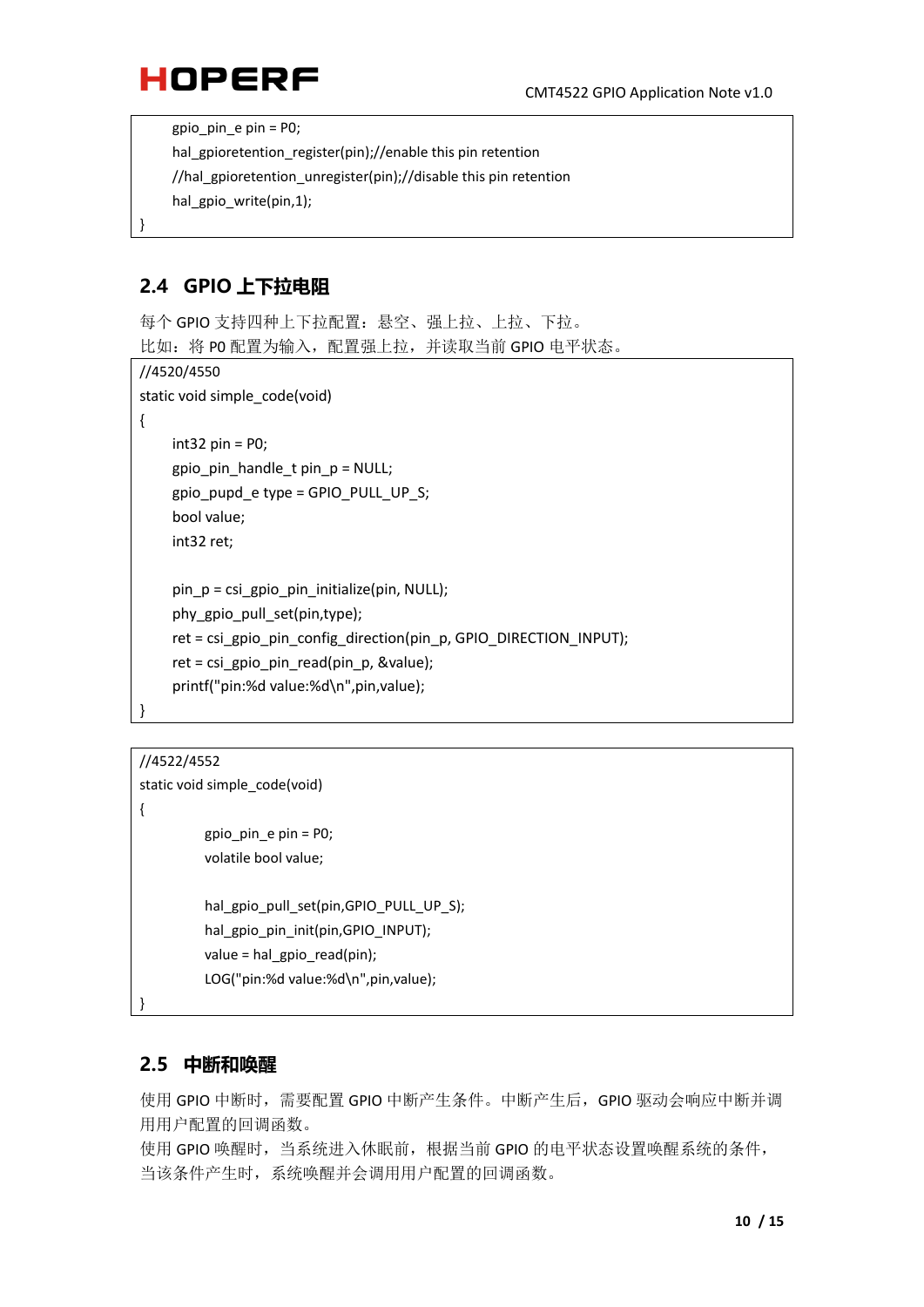

```
比如:将 P0 配置为输入,支持中断和唤醒,支持上升沿下降沿触发。
//4520/4550 int
void gpio_event_cb(int idx)
{
     printf("pin:%d\n",idx);
}
static void simple_code(void)
{
    int32 pin = P0;
     gpio_pin_handle_t pin_p = NULL;
    int32 ret;
     bool value;
    drv_pinmux_config(pin, PIN_FUNC_GPIO);
     pin_p = csi_gpio_pin_initialize(pin, gpio_event_cb);
     ret = csi_gpio_pin_config_direction(pin_p, GPIO_DIRECTION_INPUT);
     ret = csi gpio pin read(pin p, &value);
     if(value == 0)ret = csi_gpio_pin_set_irq(pin_p, GPIO_IRQ_MODE_RISING_EDGE, 1);
    else
         ret = csi_gpio_pin_set_irq(pin_p, GPIO_IRQ_MODE_FALLING_EDGE, 1);
......
}
//4520/4550 wakeup
static void simple_code(void)
{
         int32 pin = P0;
         gpio_pin_handle_t pin_p = NULL;
         int32 ret;
         bool value;
         drv_pinmux_config(pin, PIN_FUNC_GPIO);
         pin p = csi gpio pin initialize(pin, gpio event cb);
         ret = csi_gpio_pin_config_direction(pin_p, GPIO_DIRECTION_INPUT);
         ret = csi_gpio_pin_read(pin_p, &value);
         if(value == 0)phy_gpio_wakeup_set(pin,POL_RISING);
         else
```

```
phy_gpio_wakeup_set(pin,POL_FALLING);
```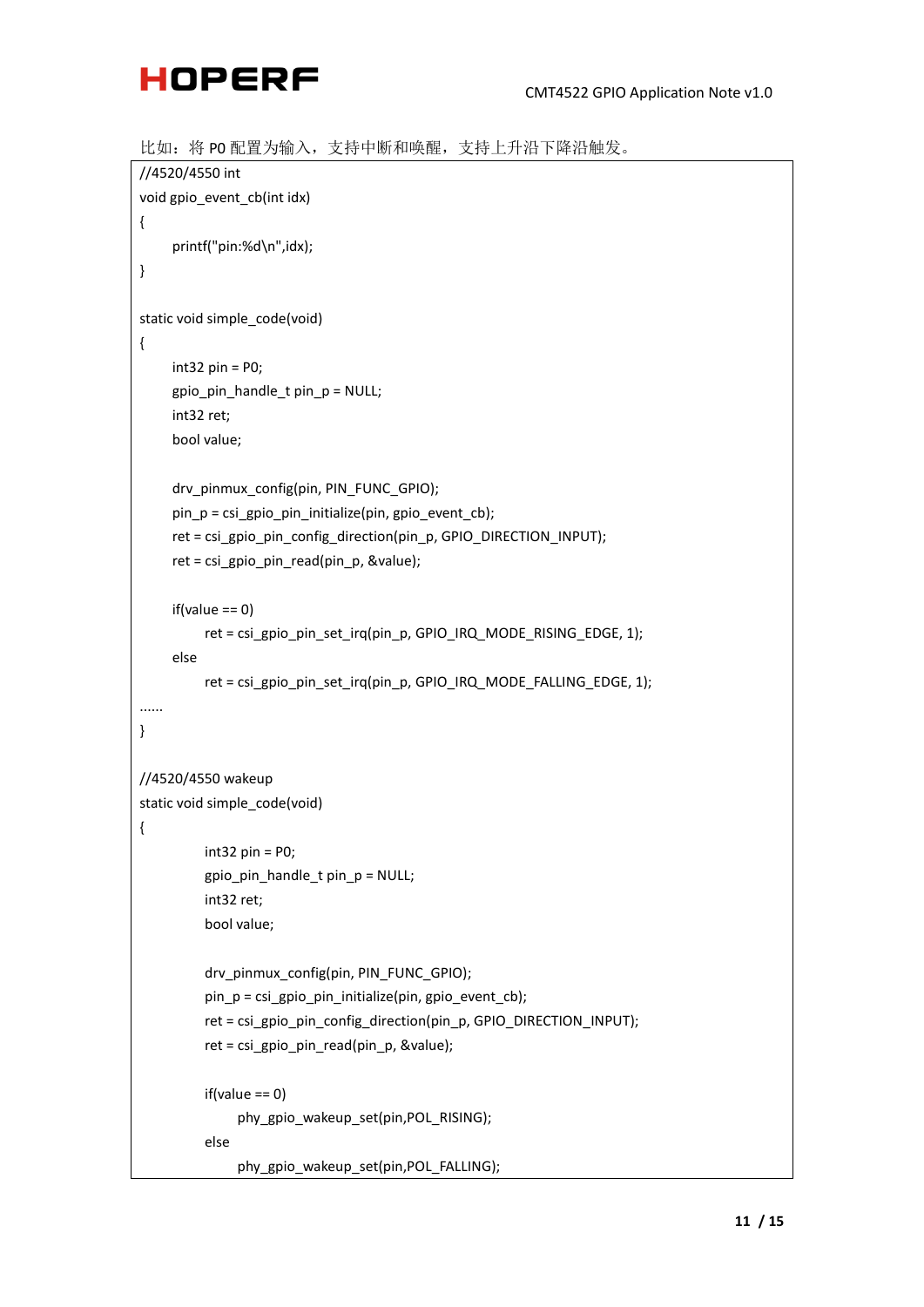...... }

```
//4522/4552
void posedge_int_wakeup_cb(GPIO_Pin_e pin,IO_Wakeup_Pol_e type)
{
         if(type == POSEDGE)
         {
              LOG("int or wakeup(pos):gpio:%d type:%d\n",pin,type);
         }
         else
         {
              LOG("error\n");
         }
}
void negedge_int_wakeup_cb(GPIO_Pin_e pin,IO_Wakeup_Pol_e type)
{
         if(type == NEGEDGE)
         {
              LOG("int or wakeup(neg):gpio:%d type:%d\n",pin,type);
         }
         else
         {
              LOG("error\n");
         }
}
static void simple_code(void)
{
         gpio_pin_e pin = P0;
         hal_gpioin_register(pin,posedge_int_wakeup_cb,negedge_int_wakeup_cb);
}
```
### <span id="page-15-0"></span>**2.6 FULLMUX 模式**

使用 GPIO FULLMUX 时,配置 FULLMUX 功能并打开 FULLMUX 使能。不使用时,一定要关闭 其 FULLMUX 使能。

比如将 P9、P10 复用为 UART, 其中 P9 做 TX、P10 做 RX, 波特率为 115200, 使用 UART0。

| //4520/4550                |                 |
|----------------------------|-----------------|
| #define CONSOLE UART IDX 0 |                 |
| #define CONSOLE TXD        | P9              |
| #define CONSOLE RXD        | P <sub>10</sub> |
| #define CONSOLE TXD FUNC   | FMUX UARTO TX   |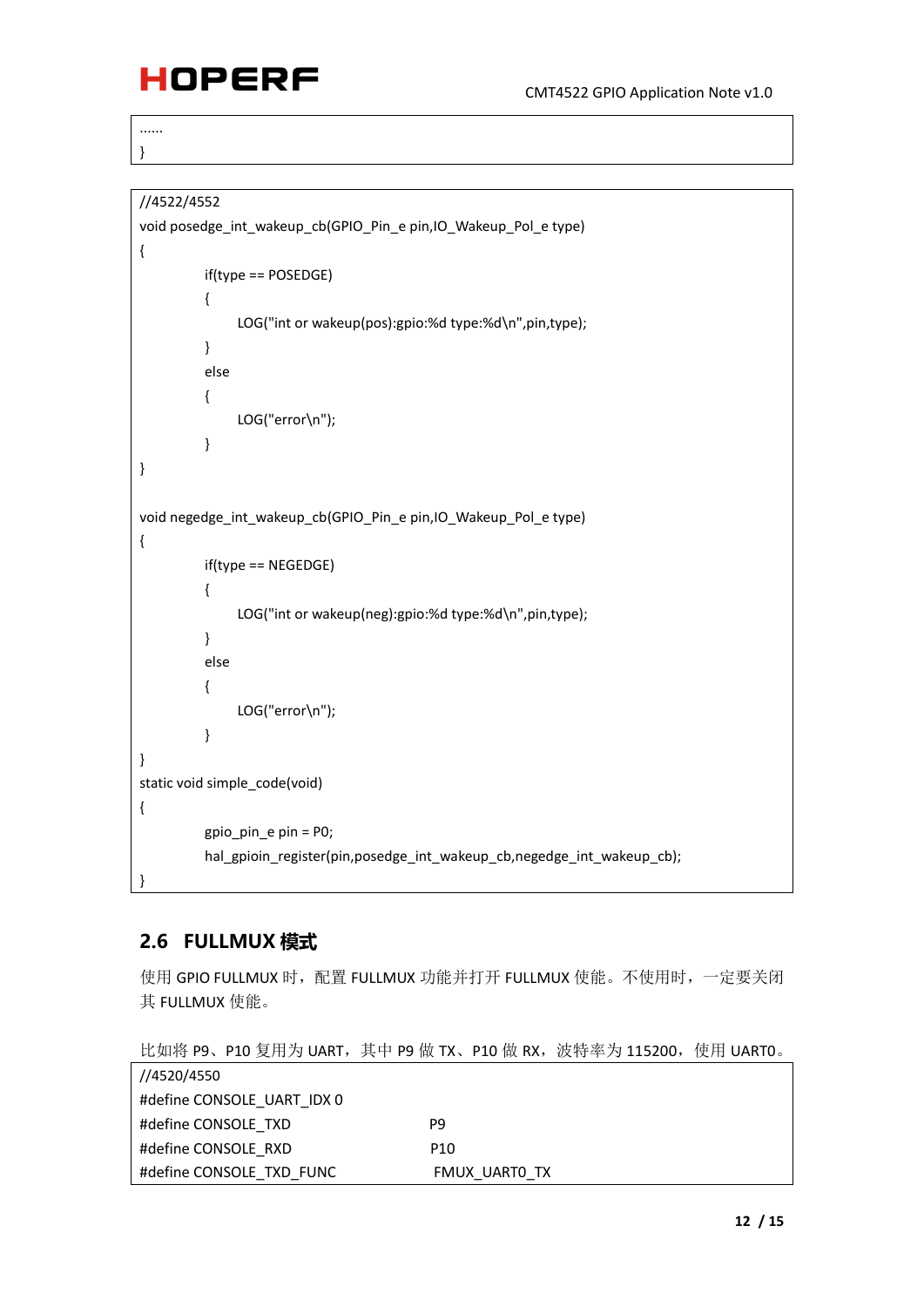```
#define CONSOLE_RXD_FUNC FMUX_UART0_RX
......
drv_pinmux_config(CONSOLE_TXD, CONSOLE_TXD_FUNC);
drv_pinmux_config(CONSOLE_RXD, CONSOLE_RXD_FUNC);
......
console_init(CONSOLE_UART_IDX, 115200, 0);
......
```
#### //4522/4552

{

}

......

......

```
void dbg_printf_init(void)
          uart_Cfg_t cfg =
          {
          .tx pin = P9,
          rx pin = P10,
          .rts_pin = GPIO_DUMMY,
          .cts_pin = GPIO_DUMMY,
          .baudrate = 115200,
          .use_fifo = TRUE,
          .hw_fwctrl = FALSE,
          .use_tx_buf = FALSE,
          .parity = FALSE,
          .evt_handler = NULL,
          };
          hal_uart_init(cfg, UART0);
```
hal\_gpio\_fmux\_set(pcfg->tx\_pin, fmux\_tx);//P9 FMUX\_UART0\_TX hal\_gpio\_fmux\_set(pcfg->rx\_pin, fmux\_rx);//P10 FMUX\_UART0\_RX

### <span id="page-16-0"></span>**2.7 ANALOG 模式**

详见《CMT4522\_ADC\_Application\_Note》

### <span id="page-16-1"></span>**2.8 KSCAN 模式**

使用 KSCAN 模式时, 需要配置:

- 上下拉电阻
- 行用到的引脚配置为 mk\_in, 列用到的引脚配置为 mk\_out
- 配置 KSCAN 相关寄存器

KSCAN 驱动已将上述操作封装 API,直接配置相应的引脚和回调函数即可。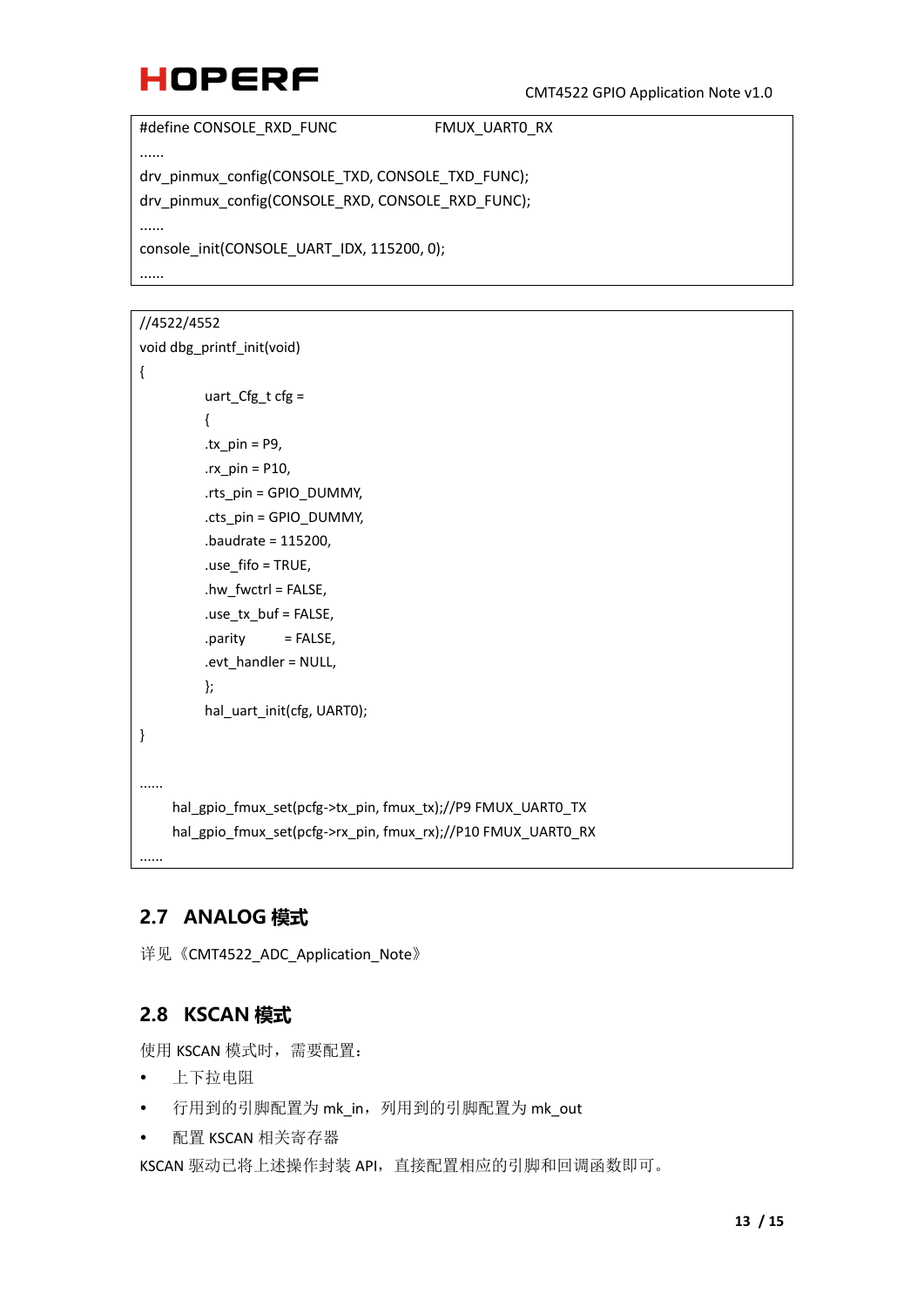```
比如: 定义一个 2*2 的矩阵按键, 其中行使用 P23、P18, 列使用 P24、P11。
当有按键按下或按键释放时,回调处理函数是 kscan_evt_handler。
//4520/4550
#define NUM_KEY_ROWS 2
#define NUM_KEY_COLS 2
KSCAN_ROWS_e rows[NUM_KEY_ROWS] = { KEY_ROW_P23,KEY_ROW_P18};
KSCAN_COLS_e cols[NUM_KEY_COLS] = { KEY_COL_P24,KEY_COL_P11};
static void kscan_evt_handler(kscan_Evt_t* evt)
{
```
printf("kscan\_evt\_handler\n"); printf("num: "); printf("%d",evt->num); printf("\n");

```
for(uint8_t i=0;i<evt->num;i++){
```

```
printf("index: ");
```
- printf("%d",i);
- printf(",row: ");
- printf("%d",evt->keys[i].row);
- printf(",col: ");
- printf("%d",evt->keys[i].col);
- printf(",type: ");
- printf("%s",evt->keys[i].type == KEY\_PRESSED ? "pressed":"released");

```
printf("\n");
```

```
void KSCAN_Init(void)
```
}

### {

}

printf("KSCAN\_Init\n"); kscan\_Cfg\_t cfg; cfg.ghost\_key\_state = NOT\_IGNORE\_GHOST\_KEY; cfg.key\_rows = rows; cfg.key\_cols = cols;